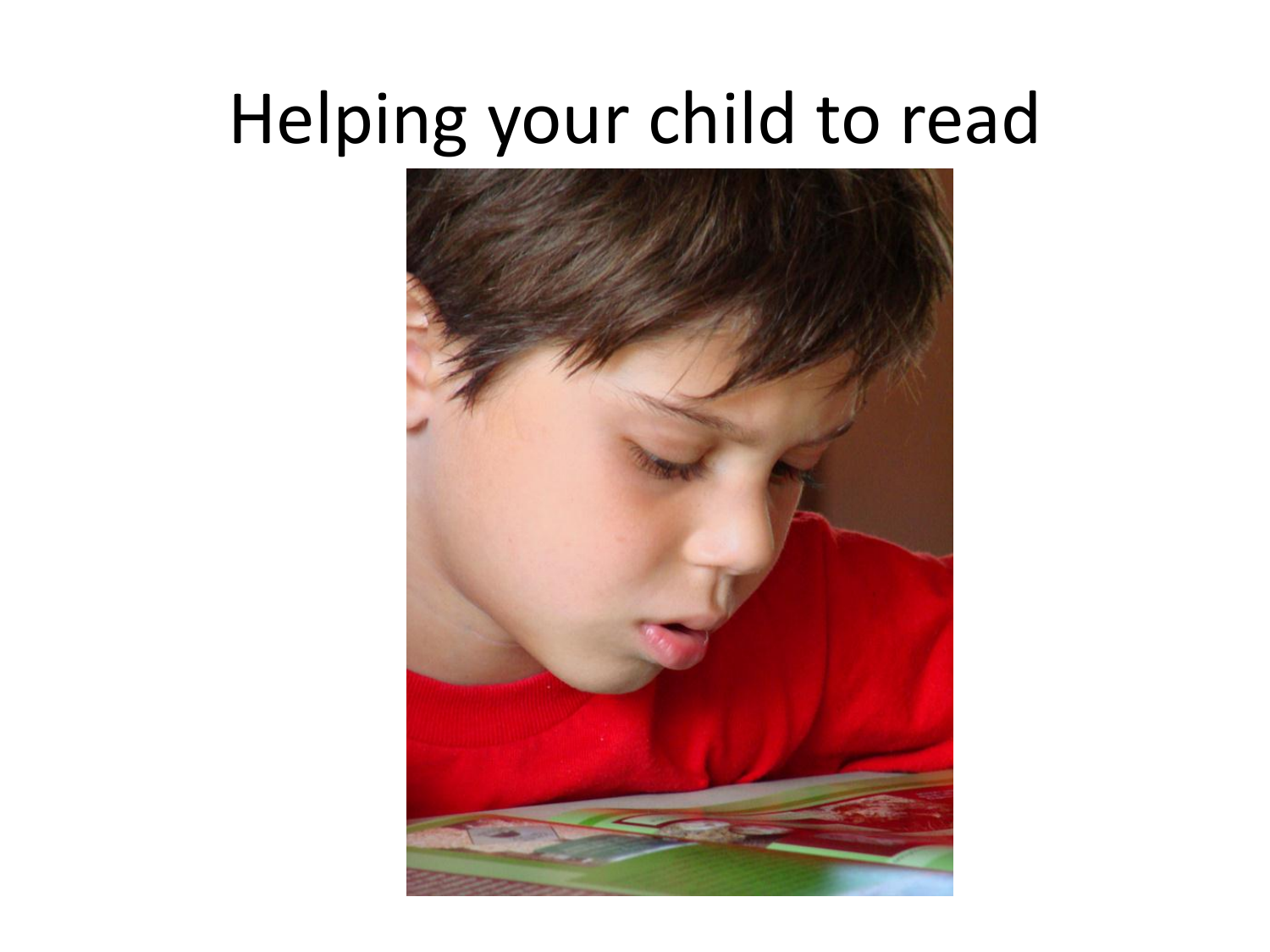In the **early stages** of learning to read, it is important to help children develop skills at different levels. We can do this by reading with them and by:

- Talking about using stories and using story language
- Using clues in the pictures to help them to understand the story
- Using the 'context' (what comes before and after a word in the sentence) to help make sense of the story
- Developing a knowledge of 'phonics' (how sounds are represented by individual letters and combinations of letters)
- Helping them to recognise common words by sight so that they aren't having to struggle to work out all the words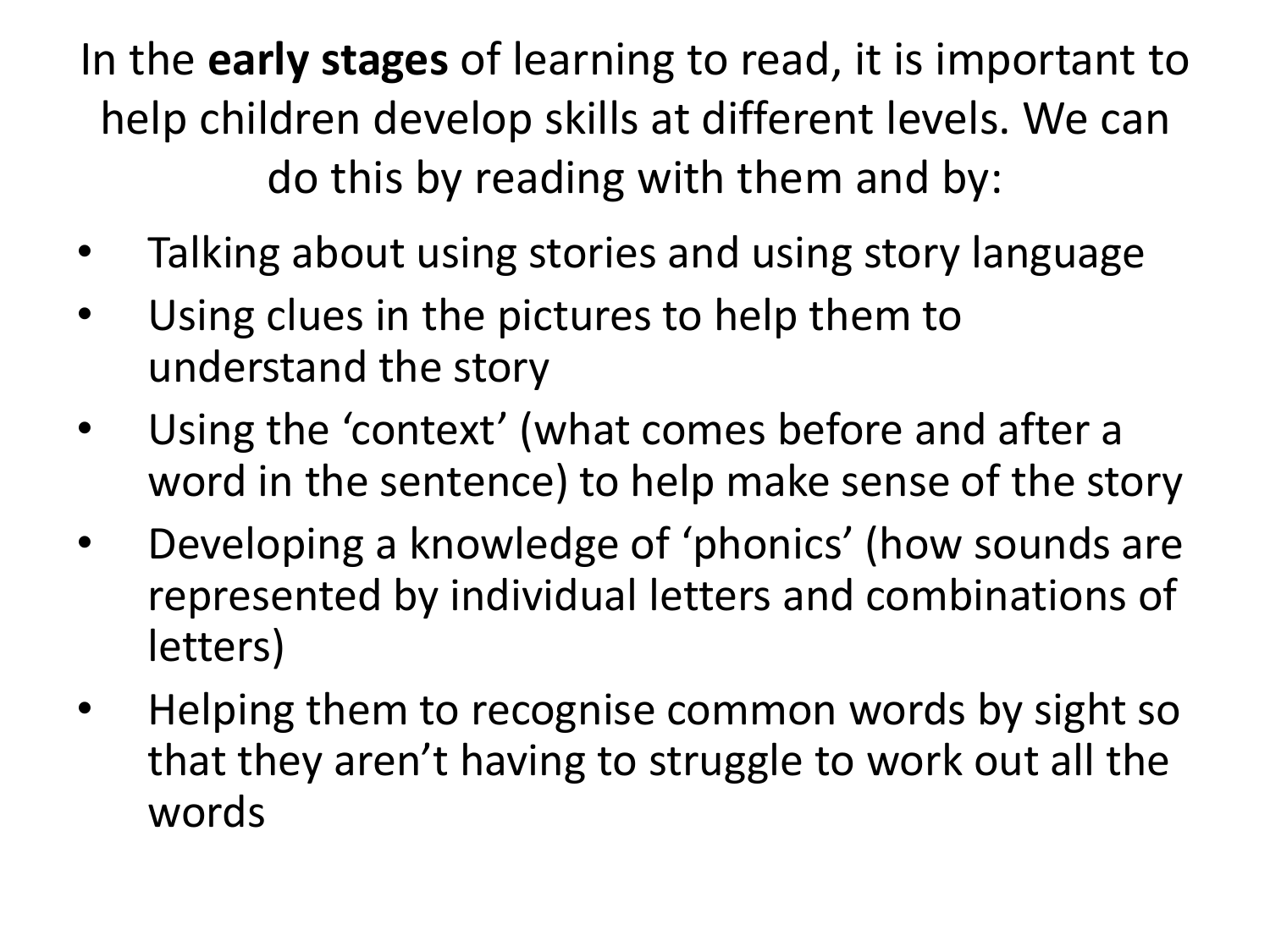# Listening to stories

- **From the time they are babies**, you can help children become readers by:
- Sharing your enjoyment of books
- Reading stories and talking about the pictures
- Comparing events in books with your own shared experiences
- Pointing out signs and logos when you gon shopping
- Teaching them nursery rhymes and songs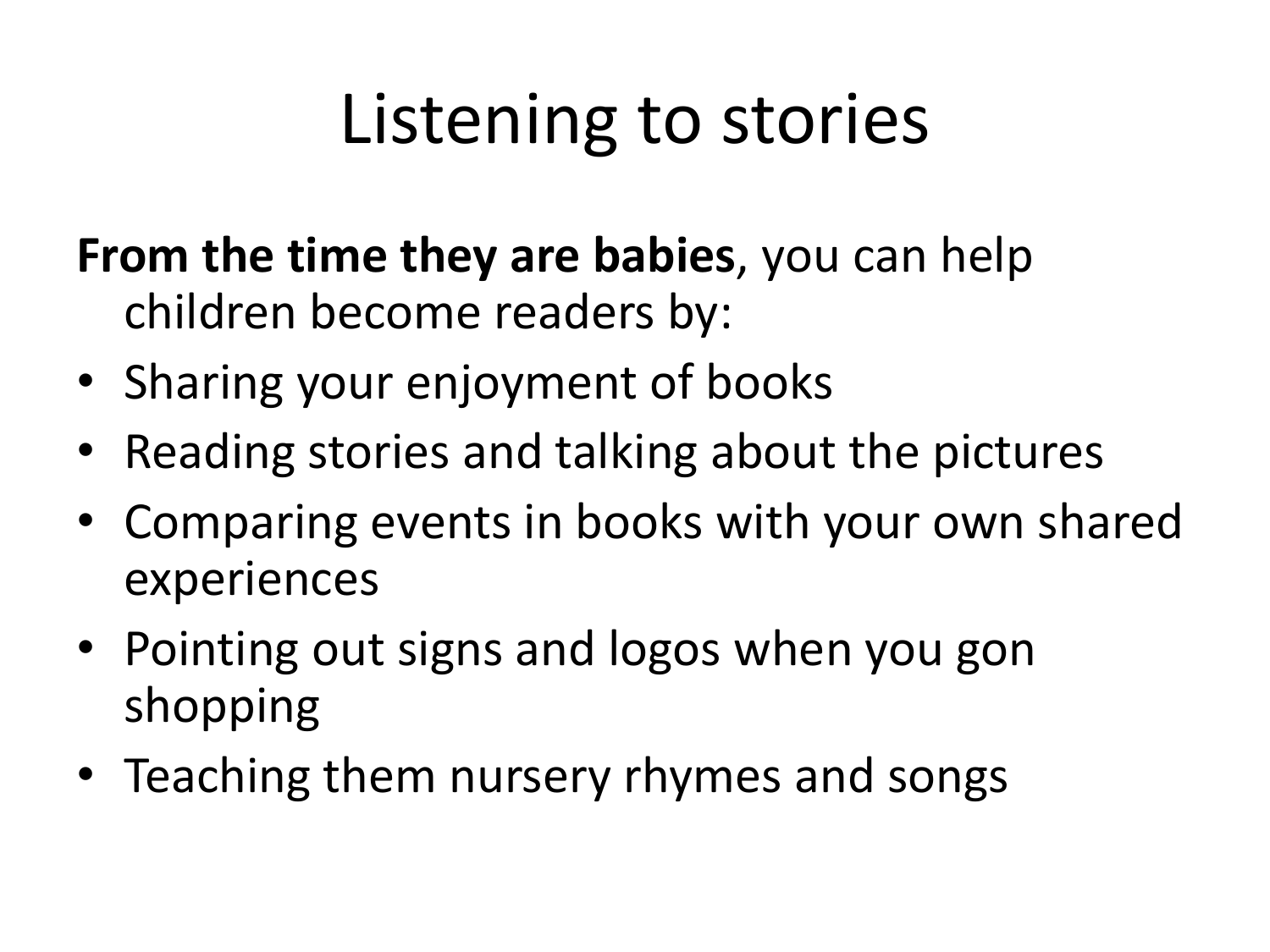## Starting to read

- Try to make time to read to and with your child every day. Choose a time when you are not too busy and when your child is not too tired
- Read favourite stories again and again. Children love this!
- Build confidence by reading lots of books at a suitable level, and continue to re – read earlier books. If you push children to read books that are too hard, they are likely to lose interest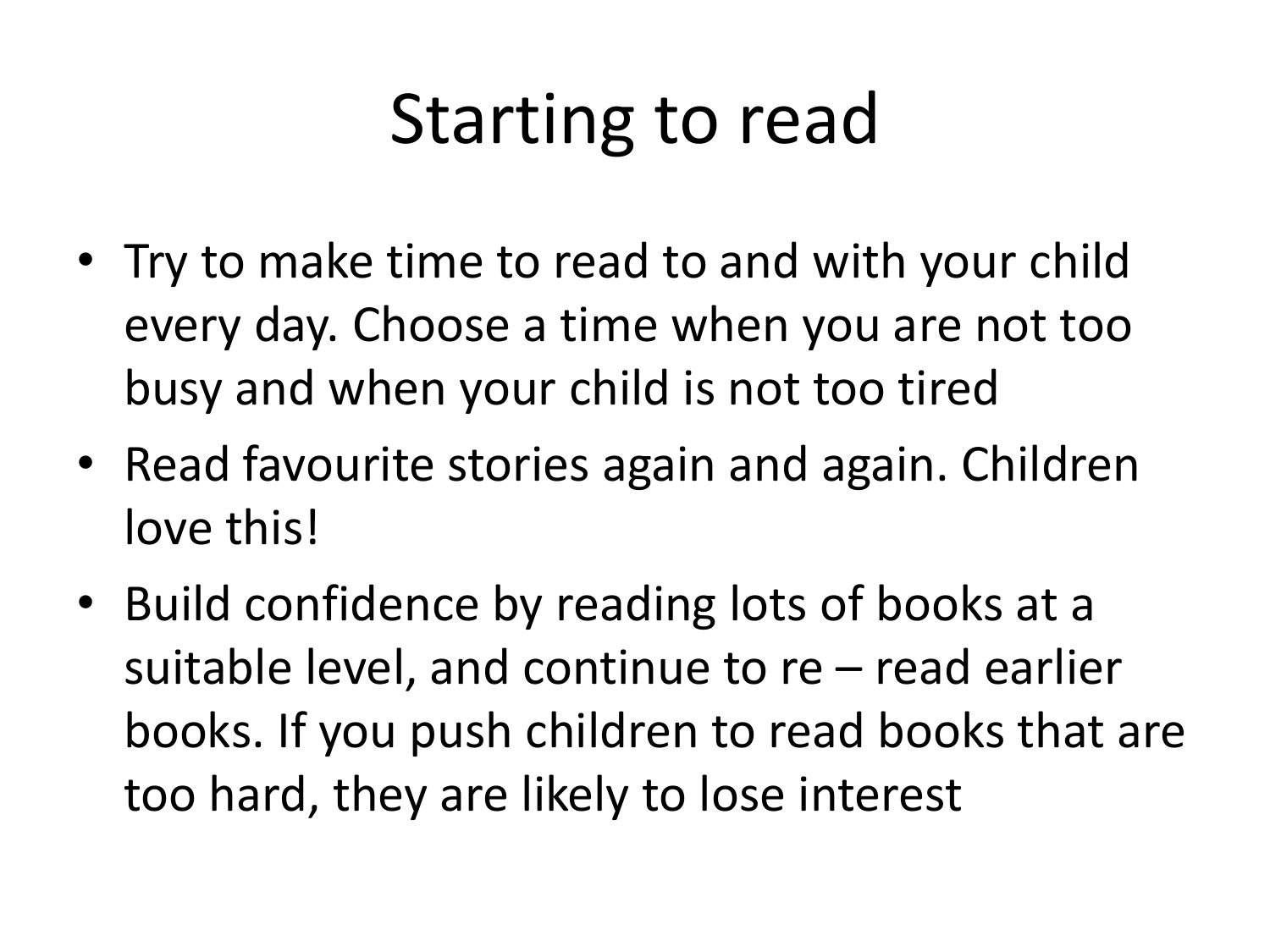# What skills do children need at an early stage?

- Enjoy sharing and talking about books
- Recognise their own name
- Recognise some letter sounds (for example, some of the sounds in their name)
- **At this early level** children's reading relies on the following:
- **MOTIVATION** If your child is inquisitive about how reading works, they will find the process much more interesting
- **MEMORY** Don't be concerned if your child seems to be memorizing rather than reading the book (and **PLEASE** don't cover up the pictures!). Memory is a key skill for reading.
- **CONCENTRATION**  Most children won't be ready to read until they can sustain concentration for  $5 - 10$  minutes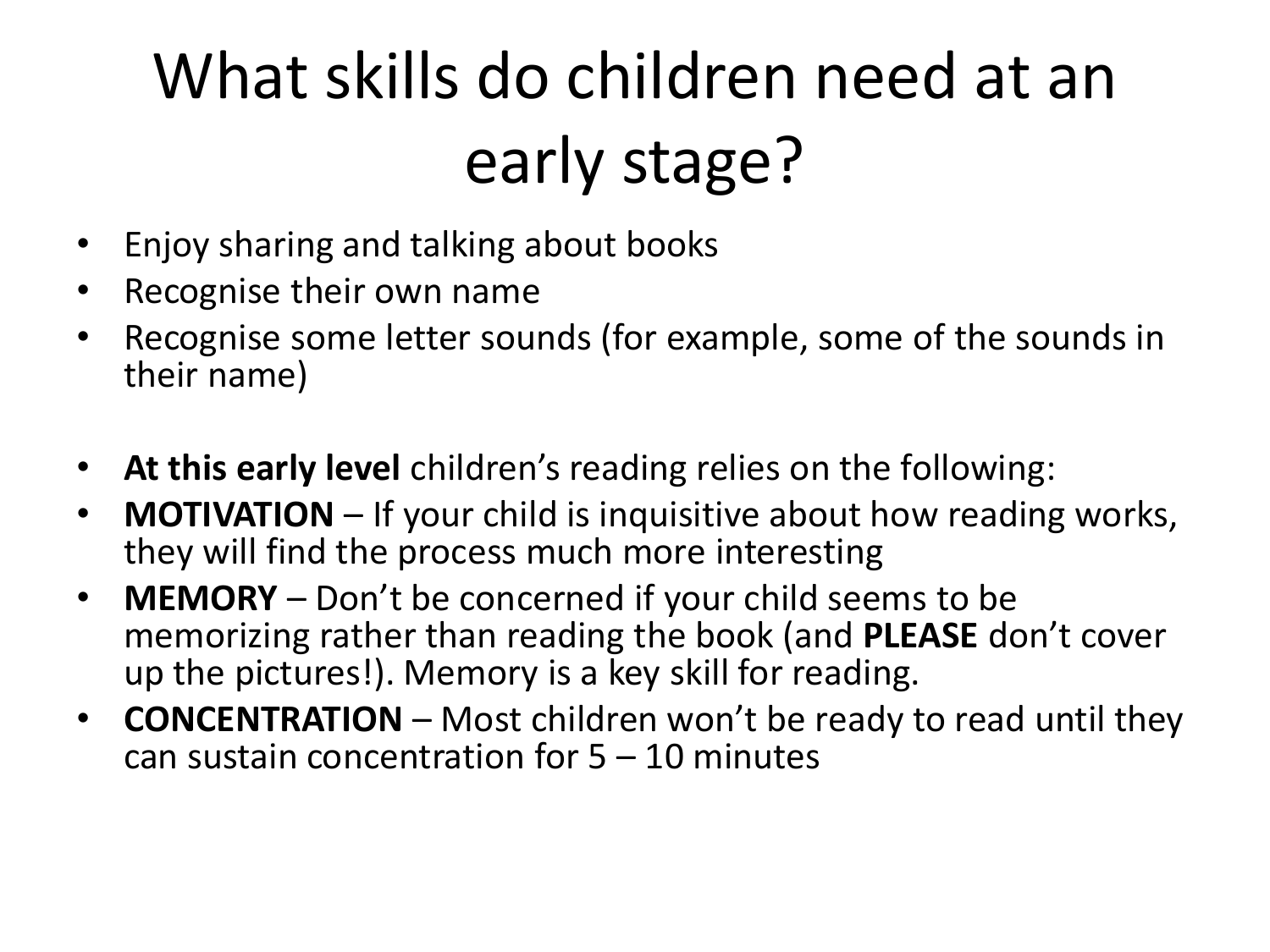# Understanding print in the early stages – story and meaning

- Before you read a story with your child:
- Talk about the title and the pictures on the cover
- Look through the pictures together
- Talk about what you think the story might be about
- Read the story to your child (it's not cheating!)
- Don't stop to talk on the first read through
- **Point to the words as you read, matching one spoken word to one written word.**
- Re read the story with your child, encouraging them to join in with repeated phrases. Talk about the pictures and discuss what's going to happen next.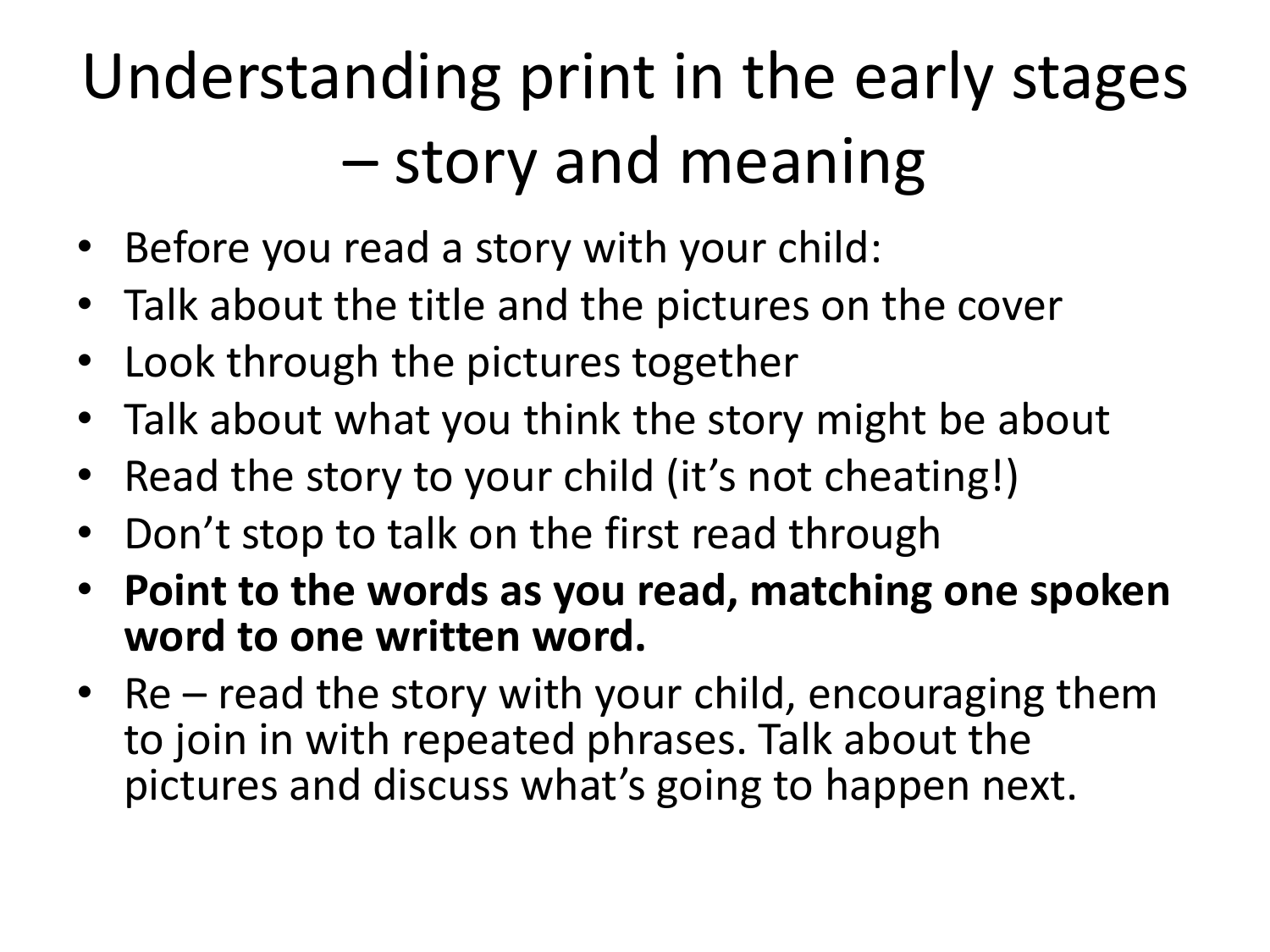#### Understanding print – words and letters

- When you have read the story, you can then start to draw attention to the words and letters.
- Check that your child knows where to start reading and that print is read from left to right.
- Draw attention to the starting sound of a word and then ask them to find another word with the same letter sound
- Ask them to find two words that are the same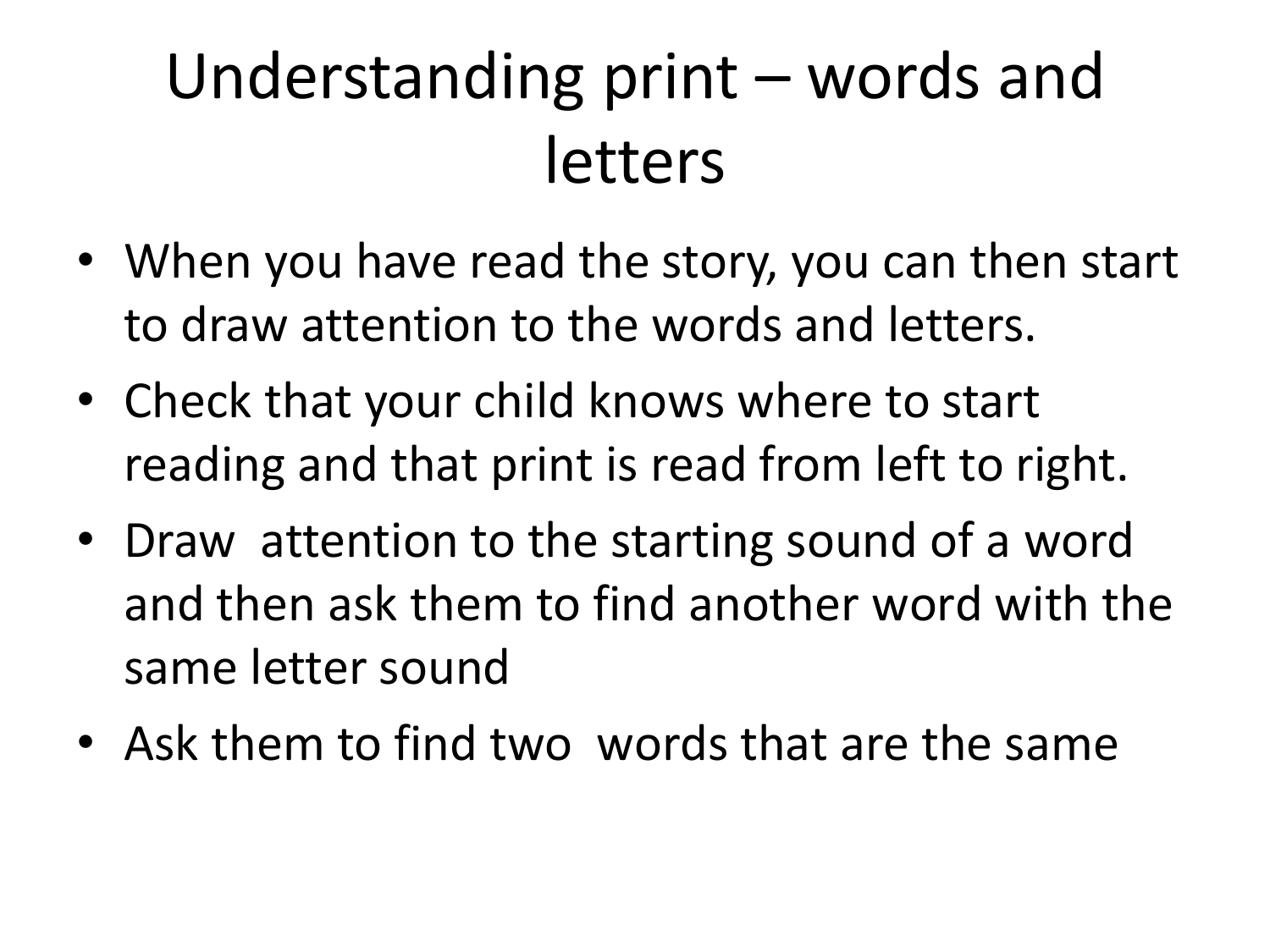# Moving on....Starting to read!

- **What skills do children need?**
- Recognise a few common words by sight (for example *said, the*)
- Retell a simple story
- Read a simple sentence using pictures to help
- Recognise some letter sounds at the beginning of words (for example the 'd' in *dog*)
- Begin to blend sounds they record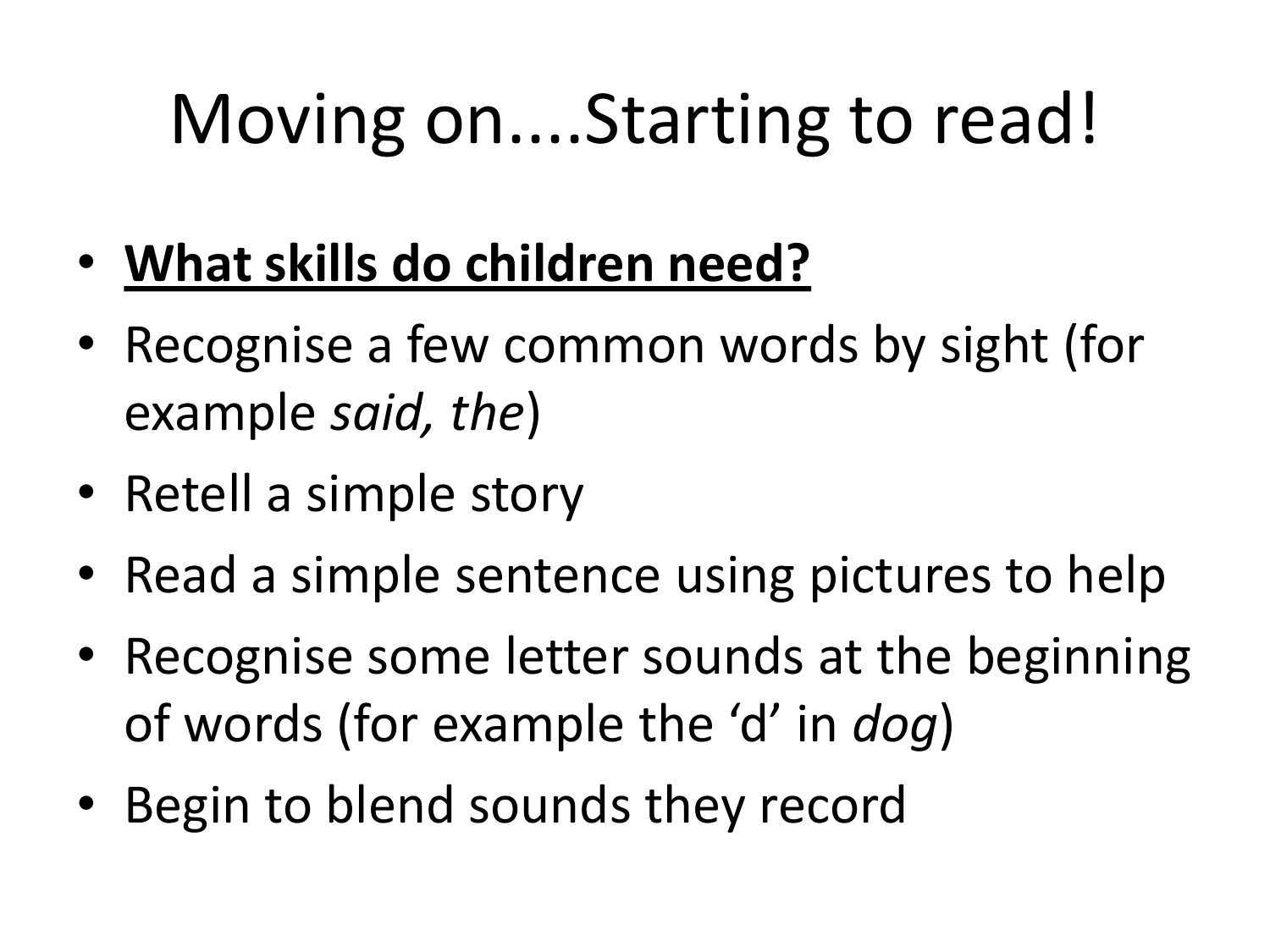### Understanding print – story and meaning

- Talk about the title and front cover picture to predict what the story might be about
- **Point to the words as you read, matching one spoken word to one written word**
- Talk about what's happening and what will happen next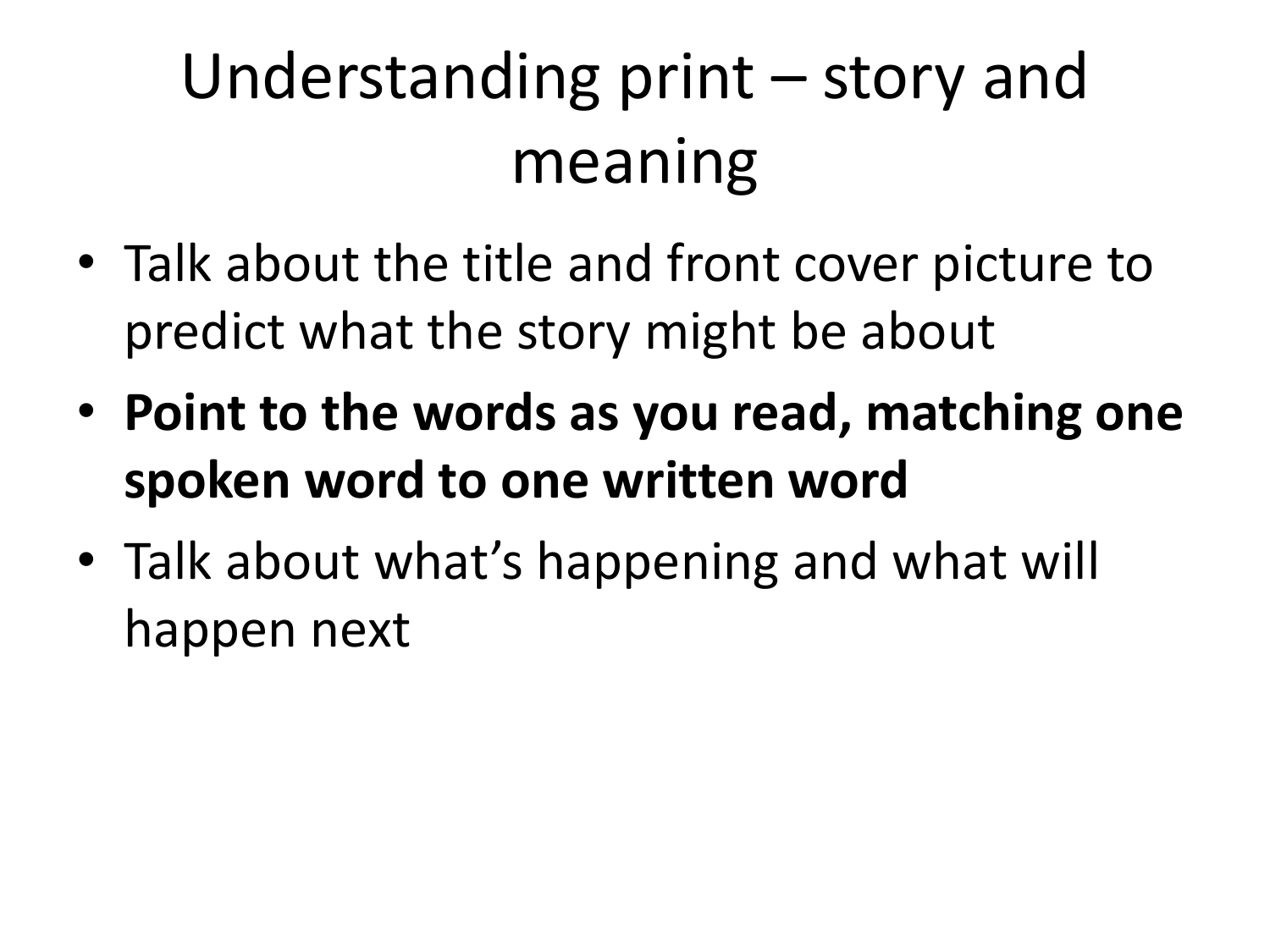#### Understanding print – words and letters

• Play word – and letter – spotting games, for example '*Can you find the word 'mum' on this page?'* or *'Can you find something in the picture that begins with the sound 'b'?*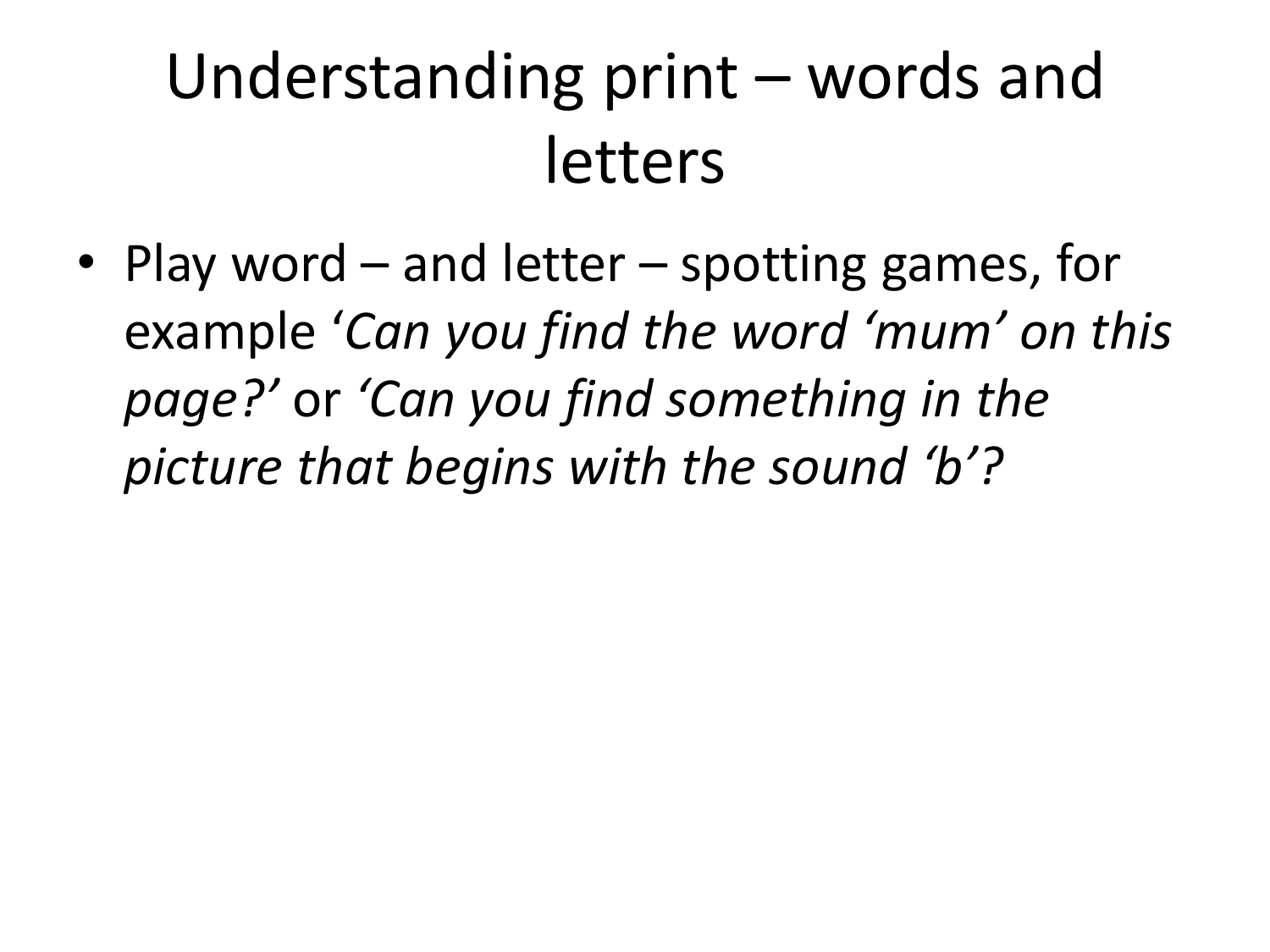### Becoming a reader

- Look at the pictures together before you read, discussing what you think the story might be about.
- Read aloud any words that might be tricky
- Read any repeated phrases. This will help your child recognise them when they read the book on their own.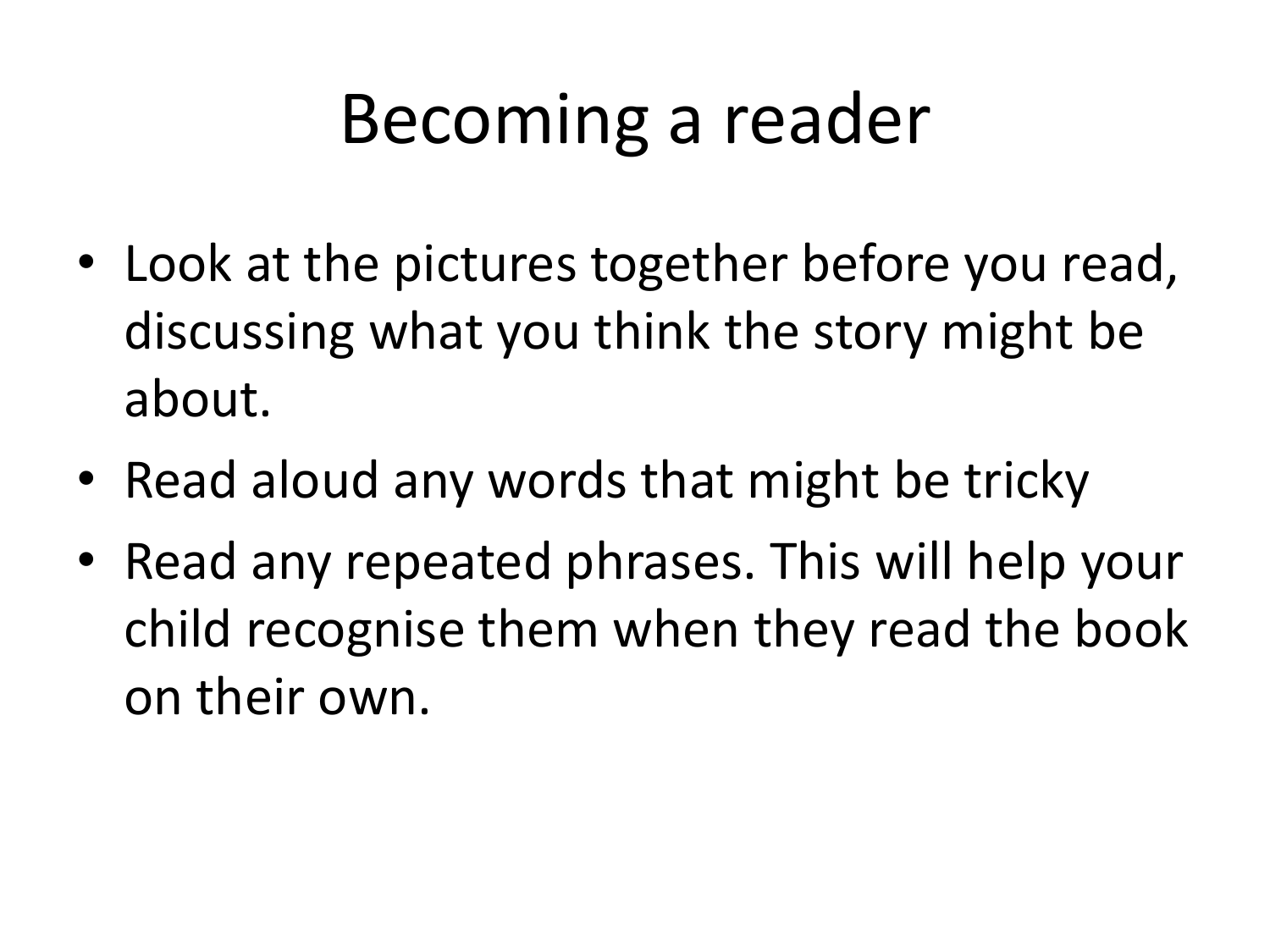### Understanding print – story and meaning

- Continue with all the earlier activities
- Talk about all the events in the story*: What happened first? Then what happened? What happened in the end?*
- Help them to talk about their feelings about the story
- If your child loses the meaning of what they are reading, ask them to stop and think about what the word or sentence might mean, using a variety of strategies:
- Reading to the end of the sentence and then deciding on a sensible word to fit the gap
- Re reading the sentence
- Using the picture
- Using the letter sounds
- If they still can't read the word, read it for them.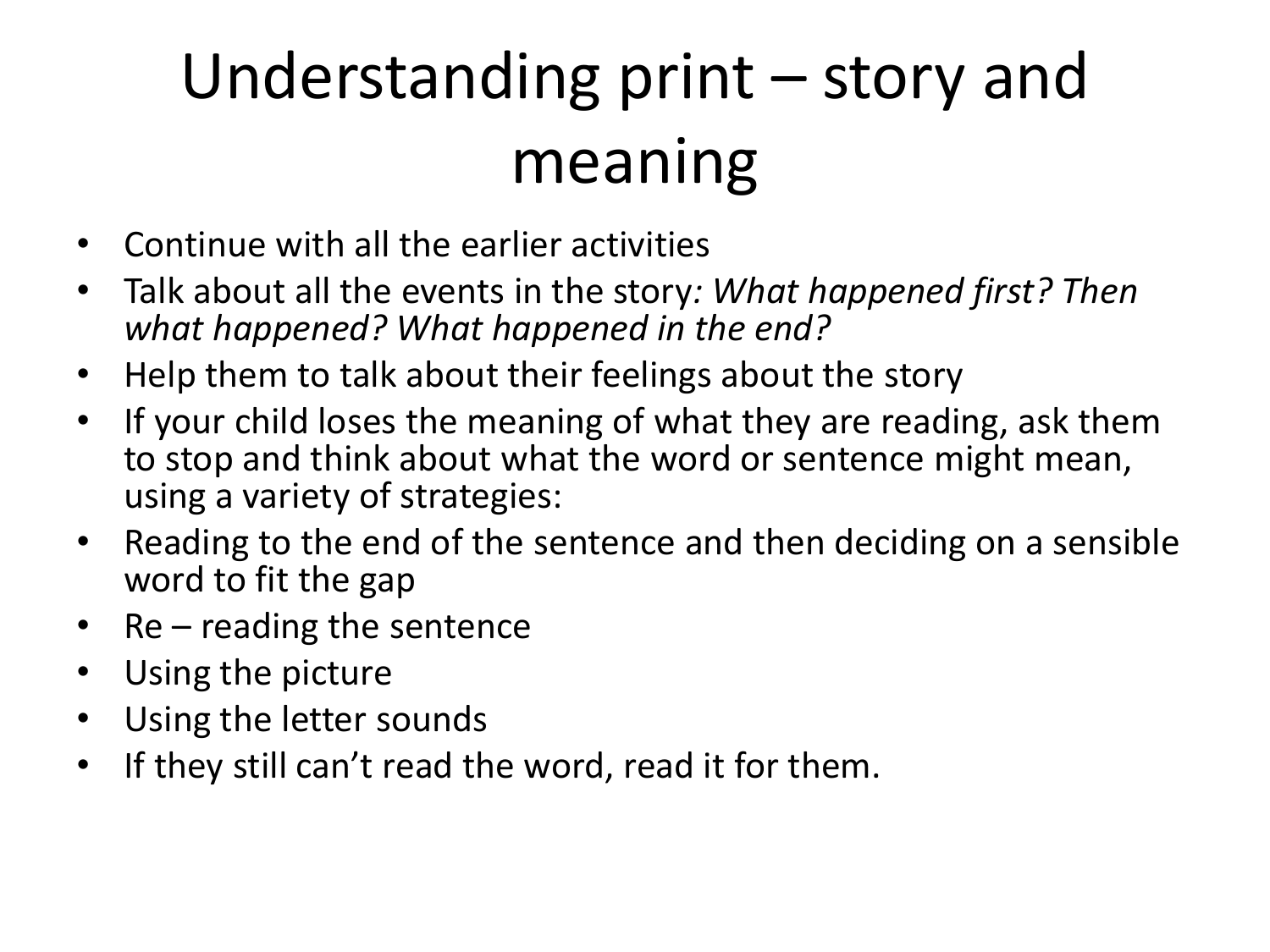### Understanding print – words and letters

- Point out letters that go together, for example, *th, sh*
- Draw your child's attention to speech marks, punctuation, sound effects and action words (for example *BUMP, ZOOM*)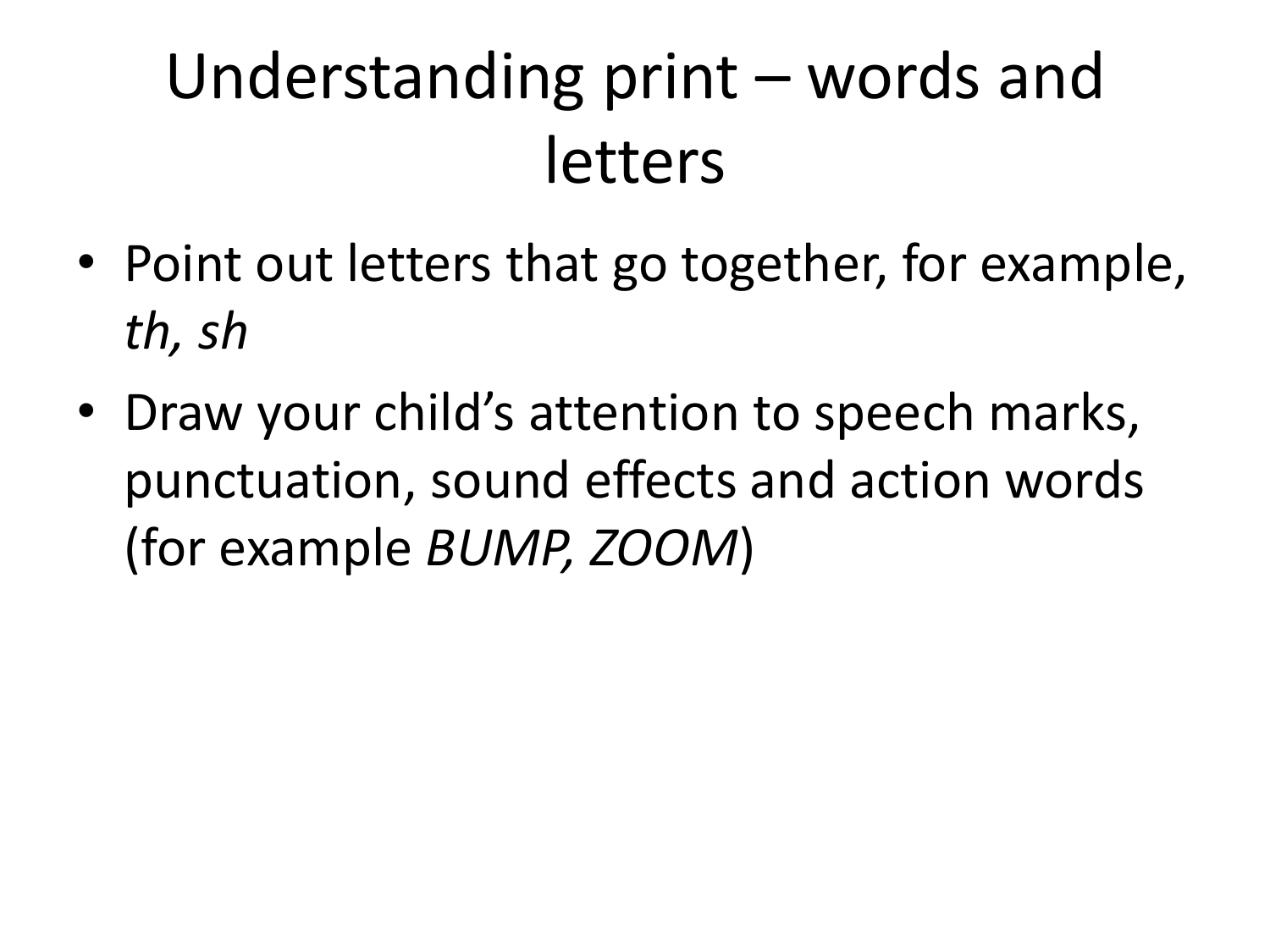# Building confidence in reading and reading with confidence

- **Reading and enjoyment**
- Try sharing a book together you read one page and your child reads the next. This has three main advantages:
- You are modelling what **fluent** reading sounds like
- The book is completed more quickly, and your child is more likely to want to re – read it
- If your child loses the meaning of the story while they concentrate on reading their pages, they can pick up the meaning again while you are reading.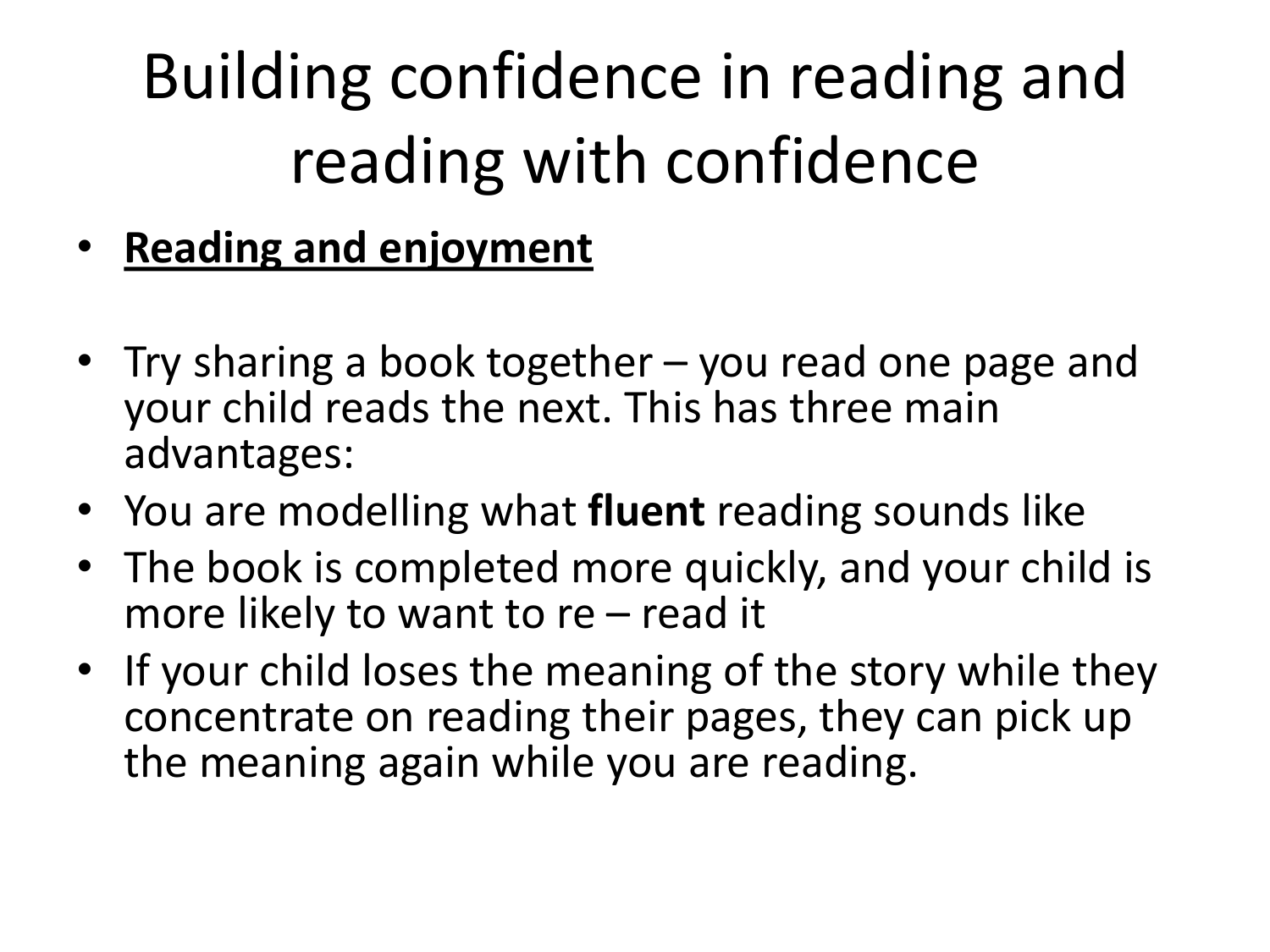# Understanding print – story and meaning

- Children who are reading at these stages should be encouraged to:
- Re read the text when it doesn't make sense
- Work out tricky words, using meaning and pictures as well as phonics
- Make links between events in books and their own lives (*I remember when….)*
- Use expression when re reading a text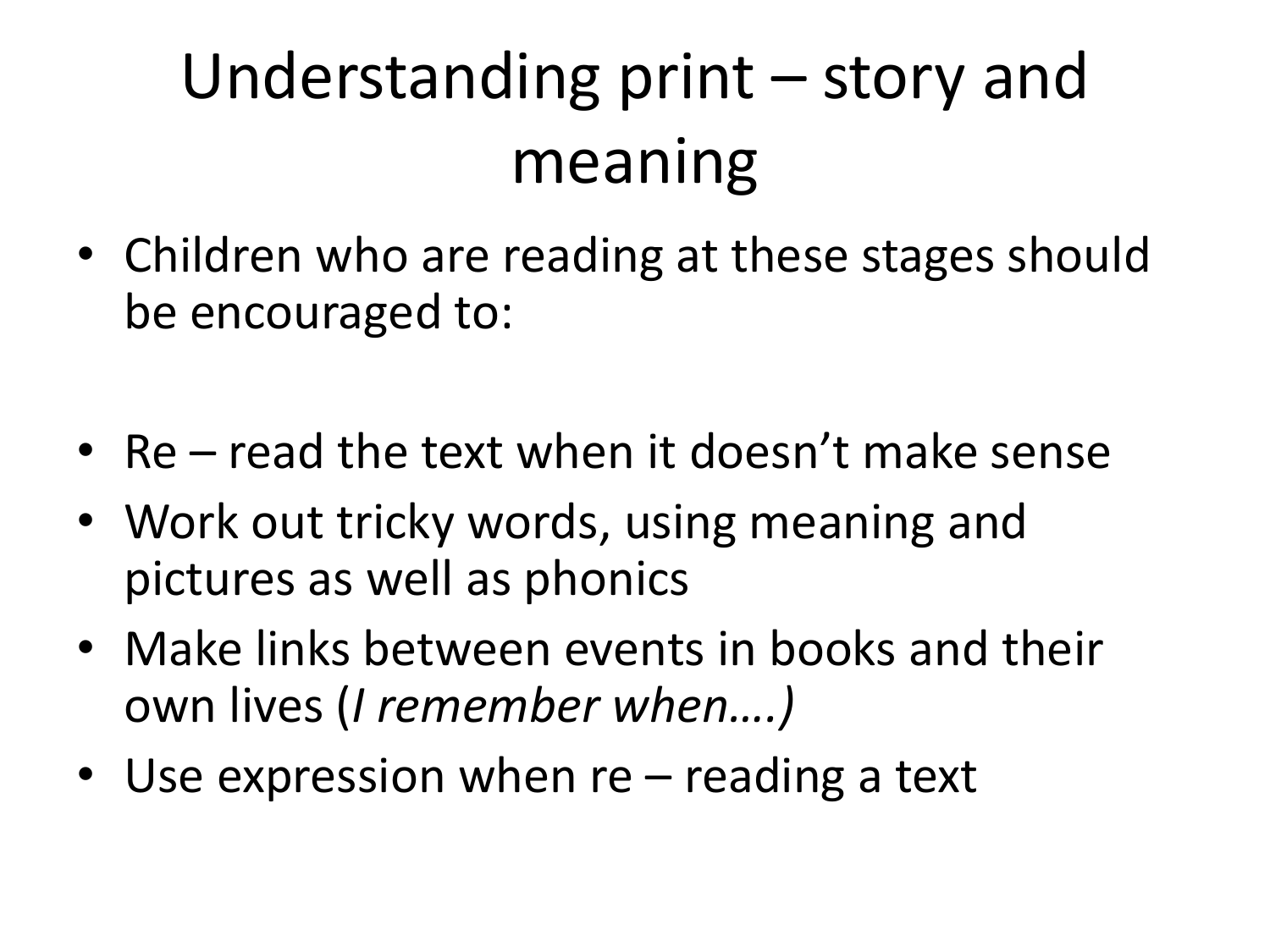### Understanding print – letters and words

- Help children to focus on chunks in words, rather than individual letter sounds, for example *camp / ing.*
- When your child is stuck on a word, help them to:
- Sound out chunks of the word

•

- Re read the sentence to create a meaningful context
- Read on to the end of the sentence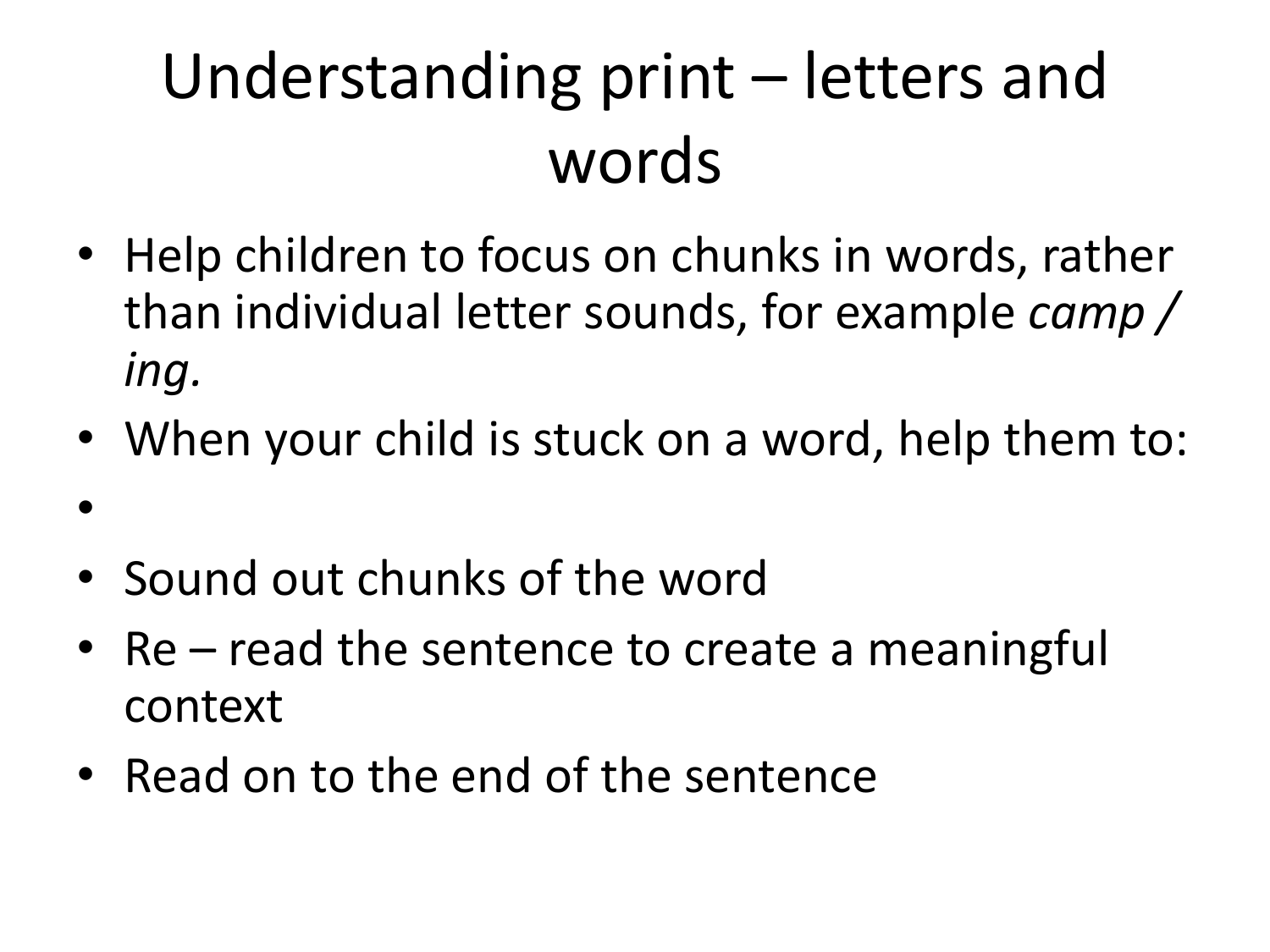### My child appears to be reading better than age expected.

- Some children read with fluency and accuracy at an early age, rarely making mistakes.
- It is crucial to have a good understanding of what the story or book is about – to be able to answer questions about the characters, storyline, plot or to make predictions. If a child is unable to recall information from the book it indicates that their brain is not processing the information that has been read. It is vital to encourage your child to discuss the story, otherwise reading simply becomes a meaningless code.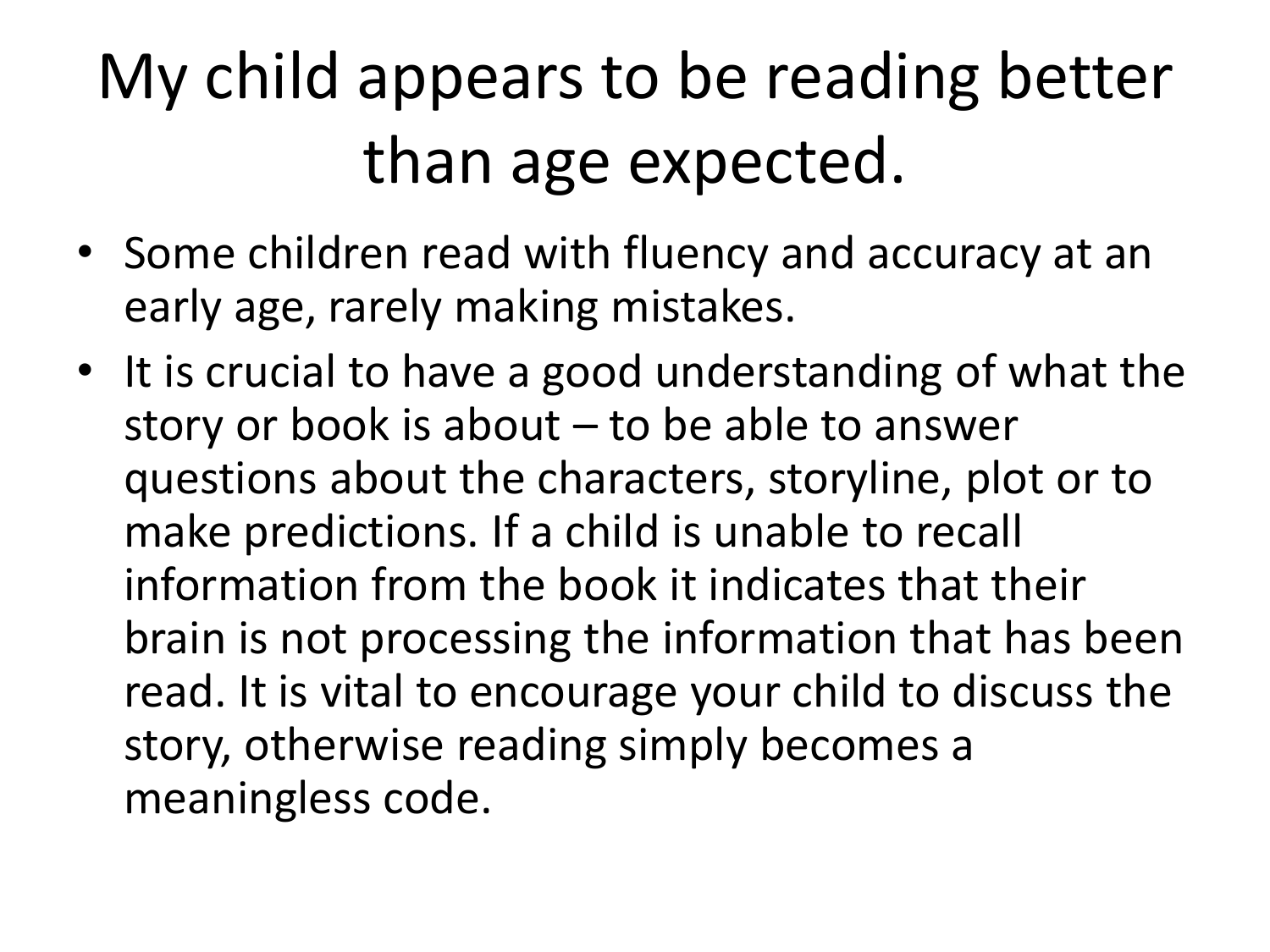#### Think about…..

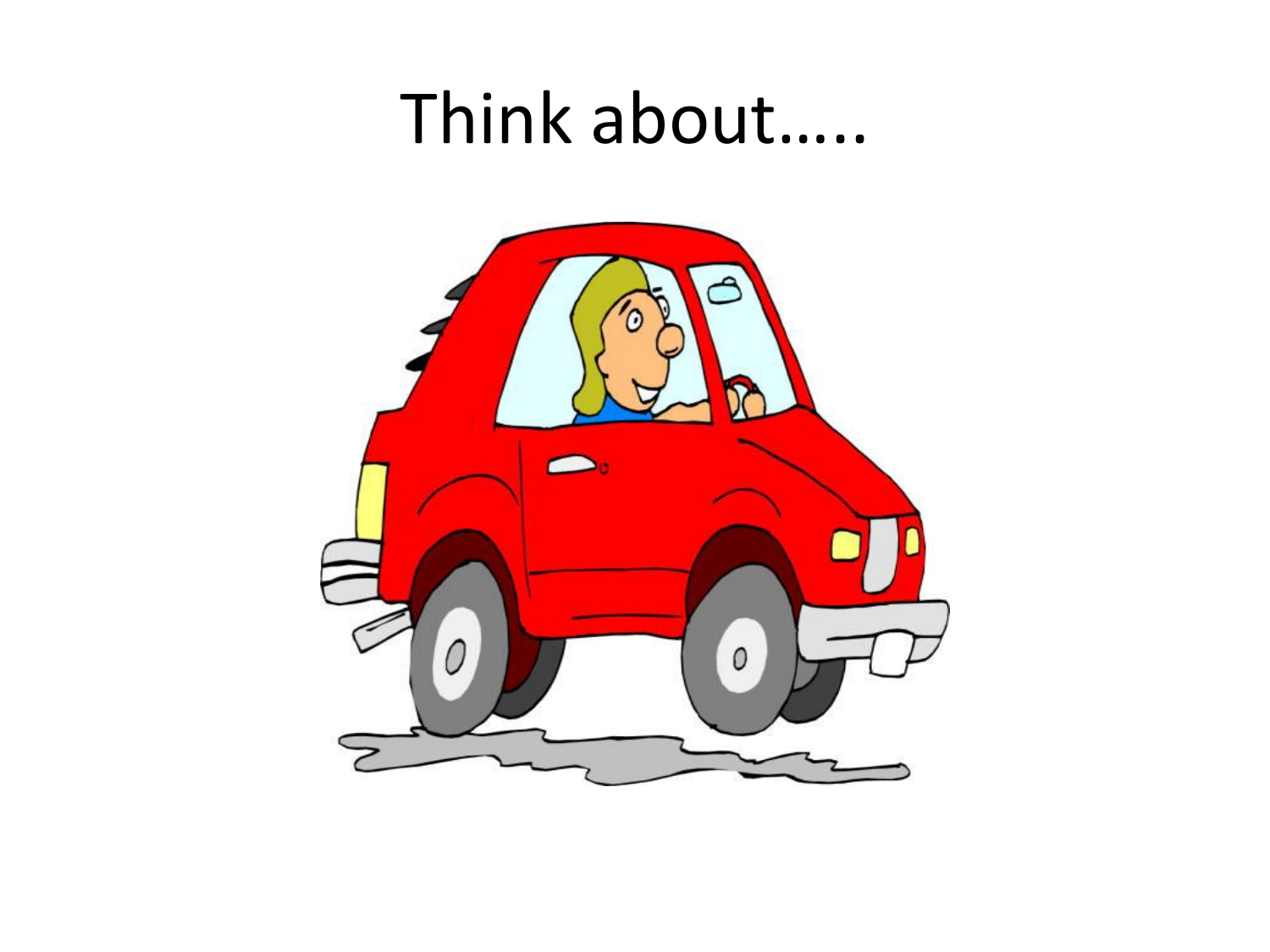# Driving a car

- When you first started to drive there are lots of things to remember.
- However, with practise the process becomes easier and more fluent.
- Reading is the same the child needs to use visual information (the print) and meaning (understanding the story) and syntax (correct use of grammar)
- It's a complex procedure!!!!